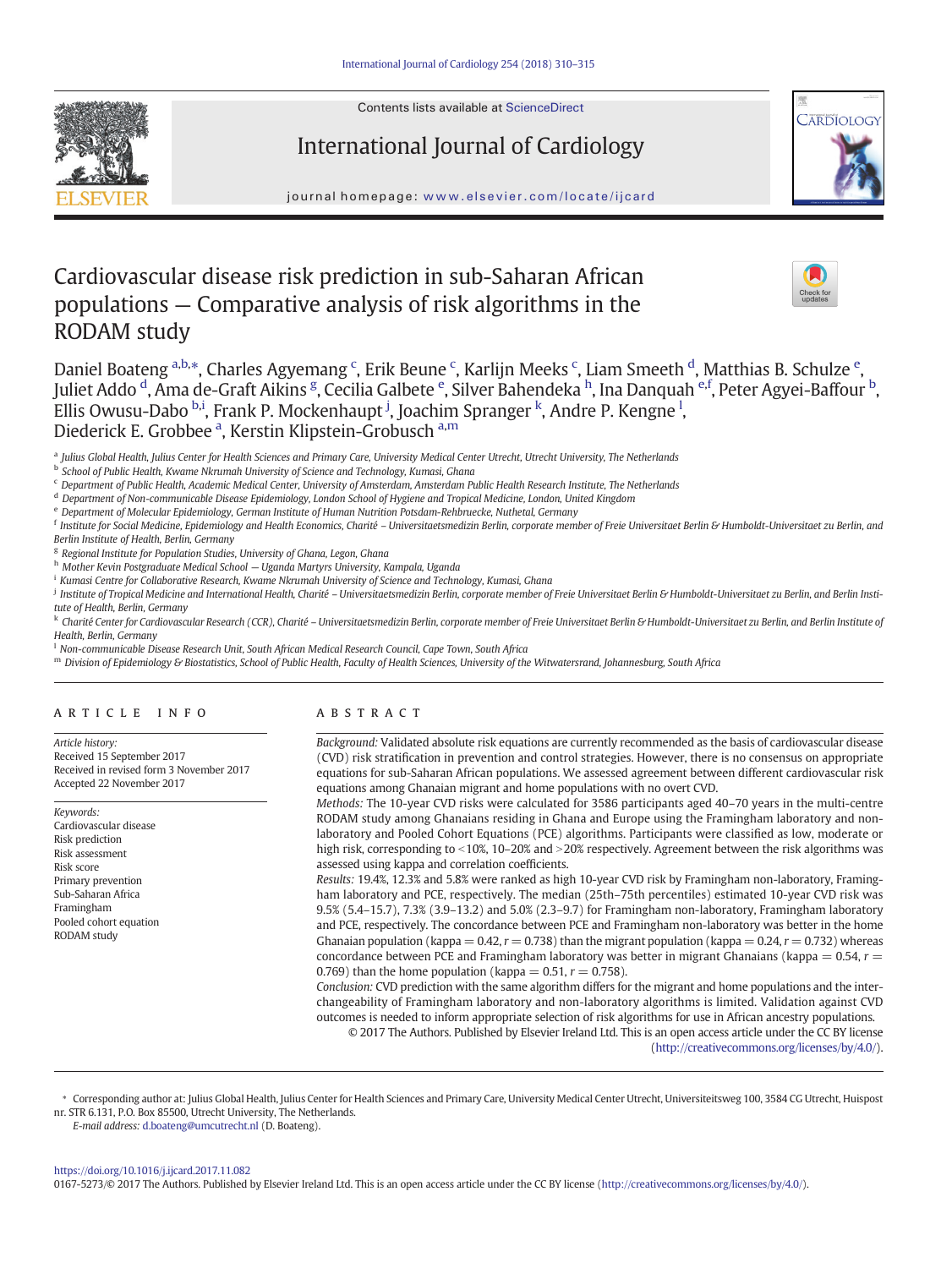# <span id="page-1-0"></span>1. Introduction

Cardiovascular diseases (CVDs) continue to pose a major public health challenge globally [\[1,2\]](#page-4-0). Current estimates show a dramatic shift in the global burden of disease from communicable, maternal, perinatal and nutritional causes to non-communicable diseases [\[2,3\]](#page-4-0). The annual mortality from CVDs is projected to increase from 17.5 million in 2012 to 22.2 million in 2030 consolidating their position as leading cause of death and disability worldwide [\[1\].](#page-4-0) CVDs are no longer considered the disease of affluent nations as  $>80\%$  of deaths due to CVDs now occur in low- and middle-income countries (LMIC) [\[4,5\].](#page-4-0)

The management of CVDs has been improving steadily over the last decade [\[2\]](#page-4-0). Deaths from CVDs have, for example, been dramatically reduced in many high-income countries [\[2\].](#page-4-0) However, certain ethnic minority groups and sub-Saharan African (SSA) populations have not experienced equivalent improvements in outcomes and continue to be disproportionately affected by CVDs [\[3,6\]](#page-4-0). Decreases in overall hospitalization rates for heart failure, for example, have been lower in African Americans compared to White Americans, although the overall rate has declined in recent years [\[7\]](#page-4-0). Mortality related to stroke also continues to be higher in African Americans than in White Americans [\[8\]](#page-4-0). In addition, the prevalence of CVD risk factors such as hypertension is also found to be higher among African descent populations residing in Europe, than their host populations [\[9,10\]](#page-4-0).

Current guidelines have reiterated the need to simultaneously assess most risk factors as an effective way of stratifying risk for CVDs prevention and control [\[11\]](#page-4-0). This leads to estimation of total risk of CVDs to

#### Table 1

Risk factor profile stratified by RODAM site.

| Variables                 | Total<br>$N = 3586$ | Ghana<br>$N = 1564$ | Europe<br>$N = 2022$ | p-Value |
|---------------------------|---------------------|---------------------|----------------------|---------|
| Men, $N$ $(\%)$           | 1396 (40.0)         | 513 (33.4)          | 883 (43.6)           | < 0.001 |
| Age, years                | $51.6 + 0.1$        | $52.4 + 0.2$        | $51.0 + 0.2$         | < 0.001 |
| Mean systolic BP, mm Hg   | $134.2 + 0.3$       | $129.8 + 0.5$       | $137.6 + 0.4$        | < 0.001 |
| Antihypertensives, N (%)  | 928(25.9)           | 208(13.3)           | 720 (35.6)           | < 0.001 |
| Total cholesterol, mmol/L | $5.13 + 0.02$       | $5.10 + 0.03$       | $5.15 + 0.02$        | 0.063   |
| LDL cholesterol, mmol/L   | $3.30 + 0.02$       | $3.31 + 0.03$       | $3.30 + 0.02$        | 0.872   |
| HDL cholesterol, mmol/L   | $1.34 + 0.01$       | $1.24 + 0.01$       | $1.42 + 0.01$        | < 0.001 |
| Diabetes, $N$ $(\%)^a$    | 443 (12.4)          | 160(10.2)           | 283 (14.0)           | < 0.001 |
| Smoking, N (%)            |                     |                     |                      |         |
| - Current                 | 104(2.9)            | 23(1.5)             | 81 (4.0)             | < 0.001 |
| - Past                    | 307(8.6)            | 128(8.2)            | 179 (8.9)            |         |
| BMI, $\text{kg/m}^2$      | $27.5 + 0.1$        | $25.3 + 0.1$        | $29.2 + 0.1$         | < 0.001 |

Data are presented as means  $\pm$  standard error of the mean (SEM) unless stated otherwise;  $BP = Blood pressure$ ;  $HDL = High density lipoprotein$ ;  $LDL = Low density lipoprotein$ ;  $BMI = Body$  mass index.

Based on self-report, use of hypoglycemic medication or fasting plasma glucose  $\succ$  = 7 mmol/L (WHO criteria).

identify high-risk groups for targeted treatments, a strategy that has been shown to be cost effective and result in significantly greater reductions in absolute risk [\[11,12\].](#page-4-0) Early identification, and appropriate treatment of patients with highest level of absolute CVD risk is of substantial health benefit [\[13\]](#page-4-0). This, however, requires reliable tools to identify individuals without overt CVD who are at high risk of a future CVD event, to enable effective implementation of preventive strategies.

Many CVD risk algorithms have been developed for different populations. The first Framingham risk score (FRS) was developed around 1967 by Cornfield and Truett [\[14\]](#page-4-0), and since then, FRS has been redeveloped several times, simplified through point score, recalibrated for use in other populations, while new algorithms have also been developed for populations in other settings. Current Framingham risk algorithms include age, gender, smoking status, blood pressure levels and blood cholesterol levels [\[15\].](#page-4-0) For resource limited settings, where blood lipid determinations for screening purposes are less feasible and far too costly, [\[16\]](#page-4-0) the Framingham model has been modified by replacing cholesterol with body mass index (BMI) [\[15\]](#page-4-0). The extent of its applicability, has however not been extensively elucidated, particularly in sub-Saharan Africa.

The choice of a CVD risk-estimation system should be based on its robustness and ability to address clinically relevant risk factors, leading to a measurable health gain [\[11\].](#page-4-0) There is conflicting evidence as to the appropriateness of available risk scores to adequately capture the ethnic and socioeconomic disparities relating to CVDs. The Framingham equation, which has been used widely for assessing CVD risk for instance, has been recently criticized for inaccurate estimation of risk among ethnic minority groups [\[17](#page-4-0)–21]. A study on the performance of Framingham cardiovascular risk scores by ethnic groups in New Zealand for instance found that the original risk prediction score underestimates risk for the combined high-risk ethnic populations [\[22\]](#page-4-0). The QRISK2, developed and validated among individuals from different ethnic groups in England and Wales, although shown to perform better than Framingham,[\[23,24\]](#page-4-0) also performed poorly in identifying high risk African Caribbeans [\[24\].](#page-4-0) The Pooled Cohort Equations (PCE), developed and validated among Caucasian and African American men and women with no clinical atherosclerotic CVD [\[25\]](#page-4-0), has been shown to comparatively and appropriately estimate CVD risk in ethnic minority populations [\[26,27\]](#page-4-0).

Despite the development and extensive use of risk prediction equations to estimate CVD risk in different populations of other geographical settings, little can be said of SSA. There have been no population-based studies conducted in most countries of SSA for the development of CVD risk algorithms for these populations. There is little evidence on the comparability of existing risk algorithms in identifying high-risk individuals among sub Saharan African populations [\[28\].](#page-5-0) Further, although the Framingham non-laboratory algorithm was developed for limited



Fig. 1. Predicted 10-year CVD risk stratified by RODAM site. Lab; Laboratory, Fram; Framingham, PCE; Pooled Cohort Equation; p-value for distribution of CVD risk = Ghana  $p < 0.001$ ; Europe  $p < 0.001$ .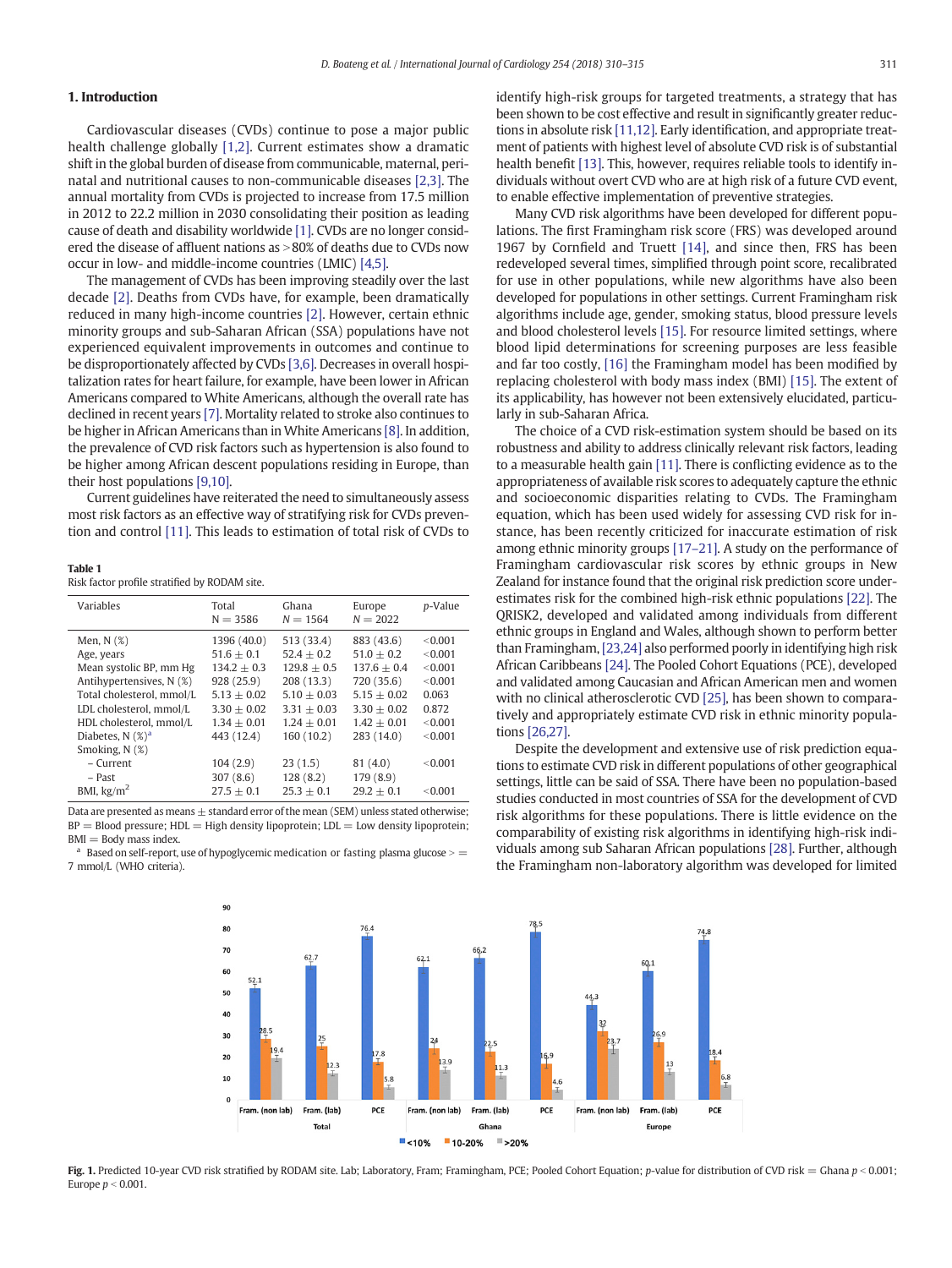Table 2

<span id="page-2-0"></span>resource settings, its exchangeability with the Framingham laboratory algorithm has also not been elucidated in SSA populations. This study aims to 1) compare the risk stratification of Framingham laboratory, Framingham non-laboratory and PCE among Ghanaians, and 2) compare CVD risk stratification between Ghanaian populations in Europe and Ghana.

#### 2. Methodology

#### 2.1. Study design and population

Details of the multi-centre Research on Obesity and Diabetes among African Migrants (RODAM) study including the recruitment and sample size estimations are published else-where [\[29\].](#page-5-0) In summary, in the RODAM study, 6385 Ghanaians from a homogenous population, aged 25 to 70 years, residing in Ghana or had migrated to different European countries were recruited, of whom 5898 were physically examined. This offers an advantage for direct comparisons of CVD risk stratification between the migrant and home populations. As a central feature of this study, at all study sites, a well standardized approach was used for data collection. All RODAM study participants aged 40 to 70 years (meeting the age range for both Framingham, 30–74 years and PCE, 40–74 years) and without history of clinical CVD ( $n = 3586$ ) were included in the current analysis. Missing biomedical data [systolic BP, 12 (0.3%); BMI, 10 (0.3%); Cholesterol, 139 (3.6%); HDL Cholesterol, 142 (3.6%) and LDL Cholesterol, 139 (3.7%)] were excluded. For sensitivity analysis, these missing values were imputed using multiple imputation in SPSS® version 22. Comparatively, the outcomes for the imputed and incomplete dataset were the same.

#### 2.2. Measurements

Information on demographics was obtained by structured questionnaire. Physical examinations were performed with validated devices according to standardized operational procedures across all study sites.Weight was measured twice in light clothing and without shoes with SECA 877 scales to the nearest 0.1 kg. Height was also measured twice without shoes with a portable stadiometer (SEC 217) to the nearest 0.1 cm. Body mass index (BMI) was calculated as weight (kg) divided by height squared ( $m<sup>2</sup>$ ). Overweight and obesity were defined as BMI  $\geq$  25 to <30 kg/m<sup>2</sup> and  $\geq$ 30 kg/m<sup>2</sup> respectively.

Fasting venous blood samples were collected by trained research assistants in all sites, manually processed and immediately aliquoted according to standard operational procedures, and then temporarily stored at the local research location at −20 °C. The samples were then transported to the respective local laboratories for registration and storage at −80 °C and were subsequently transported to Berlin, Germany, for biochemical analysis to avoid intra-laboratory variability. Total cholesterol, high density lipoprotein (HDL) cholesterol and low density lipoprotein (LDL) cholesterol were determined using the ABX Pentra 400 chemistry analyzer (HORIBA ABX, Montpellier, France). Type-2 diabetes was defined according to the World Health Organization (WHO) diagnostic criteria (fasting glucose ≥7.0 mmol/L, or reported current use of medication prescribed to treat diabetes, or self-reported diabetes) [\[30\].](#page-5-0) Blood pressure was measured three times using validated semi-automated device (The Microlife WatchBP home) with appropriate cuffs in a sitting position after at least 5 min rest. The mean of the last two measurements was used in the analysis. Use of antihypertensives was assessed based on a 'Yes' or 'No' response to the question 'Do you use any antihypertensive medication, including combinations?'. Smoking status was based on either a 'Yes', 'No, but I used to smoke' or 'No, I've never smoked' response to the question 'Do you smoke at all?'.

### 2.3. CVD risk

The 10-year risks of CVDs were estimated using the Framingham laboratory and nonlaboratory algorithms (15) and the Pooled Cohort Equations (PCE) algorithm for African Americans [\[31\].](#page-5-0) The Framingham laboratory algorithm involves two sex-specific equations that use age, sex, total cholesterol, HDL-cholesterol, systolic blood pressure (SBP, BP) medication, diabetes, smoking while the same modelling principles were applied to produce simpler sex-specific models which replace total and LDL cholesterol with BMI [\[15\]](#page-4-0). The PCE algorithm on the other hand, is relatively new and has an explicit aim of being applicable to different ethnic groups. The model combines age, sex, total cholesterol, HDL-cholesterol, systolic blood pressure, use of antihypertensive medication, diagnosed with diabetes and smoking and have separate equations for African–American men and women. Predicted CVD risk was categorized into 'low' (<10%), 'moderate' (10–20%) and 'high' (>20%) [\[32\]](#page-5-0).

#### 2.4. Data analysis

Data were analyzed using SPSS® version 22 [\[33\].](#page-5-0) Variables were summarized as count and proportions, mean and standard error of the mean (SEM) or median and 25th–75th percentiles. The inter-rater agreement between the various algorithms was assessed using the Kappa statistic, based on the classification of Landis and Kock [\[34\]](#page-5-0): poor-tofair agreement (kappa < 0.40), moderate agreement (kappa of 0.41–0.60), substantial agreement (kappa of 0.61–0.80) and excellent agreement (kappa of 0.81–1.0). The correlation between the predicted CVD risks was also assessed using the Spearman correlation; whereas the differences in the correlation coefficients across the various settings were tested using the Steiger's Z test [\[35\].](#page-5-0) All statistical tests were conducted at a significance level of  $p < 0.05$ .

|                                                                                                                                                                            |       |            | Framingham non-laboratory |      |       |                |                         |                       |                             |                                                                                                                                          |     |            |                                                           | Framingham laboratory                                                                                                               |            |      |                            |                                                                                                                                                      |     |                           |                             |        |                                                                                                                                                     |                   |                            |
|----------------------------------------------------------------------------------------------------------------------------------------------------------------------------|-------|------------|---------------------------|------|-------|----------------|-------------------------|-----------------------|-----------------------------|------------------------------------------------------------------------------------------------------------------------------------------|-----|------------|-----------------------------------------------------------|-------------------------------------------------------------------------------------------------------------------------------------|------------|------|----------------------------|------------------------------------------------------------------------------------------------------------------------------------------------------|-----|---------------------------|-----------------------------|--------|-----------------------------------------------------------------------------------------------------------------------------------------------------|-------------------|----------------------------|
|                                                                                                                                                                            |       | All sites  |                           |      |       | Ghana          |                         |                       |                             | Europe                                                                                                                                   |     |            |                                                           | All sites                                                                                                                           |            |      |                            | Ghana                                                                                                                                                |     |                           |                             | Europe |                                                                                                                                                     |                   |                            |
|                                                                                                                                                                            |       | Low        | Med                       | High | Total | Low            | Med                     | High                  | Total                       | Low                                                                                                                                      | Med | High       | Total                                                     | Low                                                                                                                                 | Med        | High | Total                      | Low                                                                                                                                                  | Med | High                      | Total                       | Low    | Med                                                                                                                                                 | High              | Total                      |
| PCE                                                                                                                                                                        | Low   | 1861       | 821                       |      | 2739  | 966            |                         |                       |                             |                                                                                                                                          |     | 48         |                                                           | 2231                                                                                                                                |            |      |                            |                                                                                                                                                      |     |                           |                             | 1207   |                                                                                                                                                     |                   |                            |
|                                                                                                                                                                            | Med   |            | 193                       | 441  | 638   |                | 252<br>115<br>8         | 9<br>146<br>62<br>217 | 1227<br>265<br>1564<br>1564 | $\begin{array}{ccc} 895 & 569 & 4 \\ 0 & 78 & 2 \\ 0 & 0 & 1 \\ 895 & 647 & 4 \\ 0.24\,(020, 0.28) & \\ <0.01 & 0.01 & 0.02 \end{array}$ |     | 295        | $\begin{array}{l} 1512 \\ 373 \\ 137 \\ 2022 \end{array}$ | $\frac{18}{2}$                                                                                                                      | 504<br>376 | 244  | 2739<br>038<br>209<br>3586 | $\begin{array}{ccc} & 1024 & 201 \\ 9 & 144 \\ 2 & 7 \\ 1035 & 352 \\ -0.51 (0.47, 0.56) \\ -0.001 \\ 79.7 \\ 0.78^{**} \\ 0.78^{**} \\ \end{array}$ |     | $\frac{2}{112}$ 63<br>177 | 1227<br>265<br>1564<br>1564 |        |                                                                                                                                                     |                   | 1512<br>373<br>137<br>2022 |
|                                                                                                                                                                            | High  |            |                           | 199  | 209   |                |                         |                       |                             |                                                                                                                                          |     | 137        |                                                           |                                                                                                                                     | 15         | 192  |                            |                                                                                                                                                      |     |                           |                             |        |                                                                                                                                                     | 132<br>129<br>263 |                            |
|                                                                                                                                                                            | Total | 1867       | 896                       | 697  | 3586  | 972            | 375                     |                       |                             |                                                                                                                                          |     | 480        |                                                           |                                                                                                                                     |            | 440  |                            |                                                                                                                                                      |     |                           |                             |        |                                                                                                                                                     |                   |                            |
| Kappa, 95% CI                                                                                                                                                              |       |            | 0.31(0.28, 0.34)          |      |       | 0.42 (0.37,    | , 0.47)                 |                       |                             |                                                                                                                                          |     |            |                                                           |                                                                                                                                     |            |      |                            |                                                                                                                                                      |     |                           |                             |        |                                                                                                                                                     |                   |                            |
| p-Value                                                                                                                                                                    |       | 0.001      |                           |      |       | 0.001          |                         |                       |                             |                                                                                                                                          |     |            |                                                           |                                                                                                                                     |            |      |                            |                                                                                                                                                      |     |                           |                             |        |                                                                                                                                                     |                   |                            |
| Agreement %                                                                                                                                                                |       | 62.8       |                           |      |       | 73.1           |                         |                       |                             |                                                                                                                                          |     |            |                                                           |                                                                                                                                     |            |      |                            |                                                                                                                                                      |     |                           |                             |        |                                                                                                                                                     |                   |                            |
| Spearman correlation                                                                                                                                                       |       | $0.723***$ |                           |      |       | $0.738***$     |                         |                       |                             |                                                                                                                                          |     |            |                                                           | $\begin{array}{ll} 2251 & 895 & \cdot \cr 0.53\;(0.50,0.57) \cr \leqslant & \cr 78.0 & & \cr 0.765^{**} \cr 0.765^{**} \end{array}$ |            |      |                            |                                                                                                                                                      |     |                           |                             |        | $\begin{array}{ccc} 9 & 232 & 1 \\ 0 & 8 & 1 \\ 1216 & 543 & 2 \\ 0.54\ (0.50, 0.58) & \\ <0.001 & 77.5 & \\ 0.769^{**} & 0.769^{**} & \end{array}$ |                   |                            |
| Steiger's Z (p-Value) <sup>a</sup>                                                                                                                                         |       |            |                           |      |       |                |                         |                       |                             |                                                                                                                                          |     |            |                                                           |                                                                                                                                     |            |      |                            | $-0.783 (p = 0.434)$                                                                                                                                 |     |                           |                             |        |                                                                                                                                                     |                   |                            |
| Framingham Laboratory                                                                                                                                                      | Low   | 1830       | 418                       |      | 2251  | 943            |                         |                       |                             |                                                                                                                                          |     |            |                                                           |                                                                                                                                     |            |      |                            |                                                                                                                                                      |     |                           |                             |        |                                                                                                                                                     |                   |                            |
|                                                                                                                                                                            | Med   |            | 572                       | 286  | 895   | 29             | 92<br>255<br>275<br>375 | 67<br>150<br>217      | 1035<br>352<br>177<br>1564  |                                                                                                                                          |     | 219<br>258 | 1216<br>543<br>2022<br>2022                               |                                                                                                                                     |            |      |                            |                                                                                                                                                      |     |                           |                             |        |                                                                                                                                                     |                   |                            |
|                                                                                                                                                                            | High  |            | 32                        | 408  | 440   |                |                         |                       |                             |                                                                                                                                          |     |            |                                                           |                                                                                                                                     |            |      |                            |                                                                                                                                                      |     |                           |                             |        |                                                                                                                                                     |                   |                            |
|                                                                                                                                                                            | Total | 1867       | 1022                      | 697  | 3586  | 972            |                         |                       |                             |                                                                                                                                          |     | 480        |                                                           |                                                                                                                                     |            |      |                            |                                                                                                                                                      |     |                           |                             |        |                                                                                                                                                     |                   |                            |
| Kappa                                                                                                                                                                      |       |            | 0.63 (0.60, 0.65          |      |       | 0.74(0.70,     | , 0.77)                 |                       |                             |                                                                                                                                          |     |            |                                                           |                                                                                                                                     |            |      |                            |                                                                                                                                                      |     |                           |                             |        |                                                                                                                                                     |                   |                            |
| p-Value                                                                                                                                                                    |       | 10000      |                           |      |       | 0.001          |                         |                       |                             |                                                                                                                                          |     |            |                                                           |                                                                                                                                     |            |      |                            |                                                                                                                                                      |     |                           |                             |        |                                                                                                                                                     |                   |                            |
| % Agreement                                                                                                                                                                |       | 78.4       |                           |      |       | 86.2           |                         |                       |                             | $72.3$<br>$0.820***$                                                                                                                     |     |            |                                                           |                                                                                                                                     |            |      |                            |                                                                                                                                                      |     |                           |                             |        |                                                                                                                                                     |                   |                            |
| Spearman correlation                                                                                                                                                       |       | $0.830***$ |                           |      |       | $0.866***$     |                         |                       |                             |                                                                                                                                          |     |            |                                                           |                                                                                                                                     |            |      |                            |                                                                                                                                                      |     |                           |                             |        |                                                                                                                                                     |                   |                            |
| Steiger's Z (p-Value) <sup>a</sup>                                                                                                                                         |       |            |                           |      |       | 4.75 ( $p < 0$ | 0.0001                  |                       |                             |                                                                                                                                          |     |            |                                                           |                                                                                                                                     |            |      |                            |                                                                                                                                                      |     |                           |                             |        |                                                                                                                                                     |                   |                            |
| <sup>a</sup> Compares the difference in correlation (of risk algorithms) between Ghana and Europe.<br>*** Significant at n < 0.001 Med: Medium PCF: Pooled Cohort Foustion |       |            |                           |      |       |                |                         |                       |                             |                                                                                                                                          |     |            |                                                           |                                                                                                                                     |            |      |                            |                                                                                                                                                      |     |                           |                             |        |                                                                                                                                                     |                   |                            |

 $^{**}$  Significant at  $p < 0.001$ , Med; Medium, PCE; Pooled Cohort Equation.

Significant at p < 0.001, Med; Medium, PCE; Pooled Cohort Equation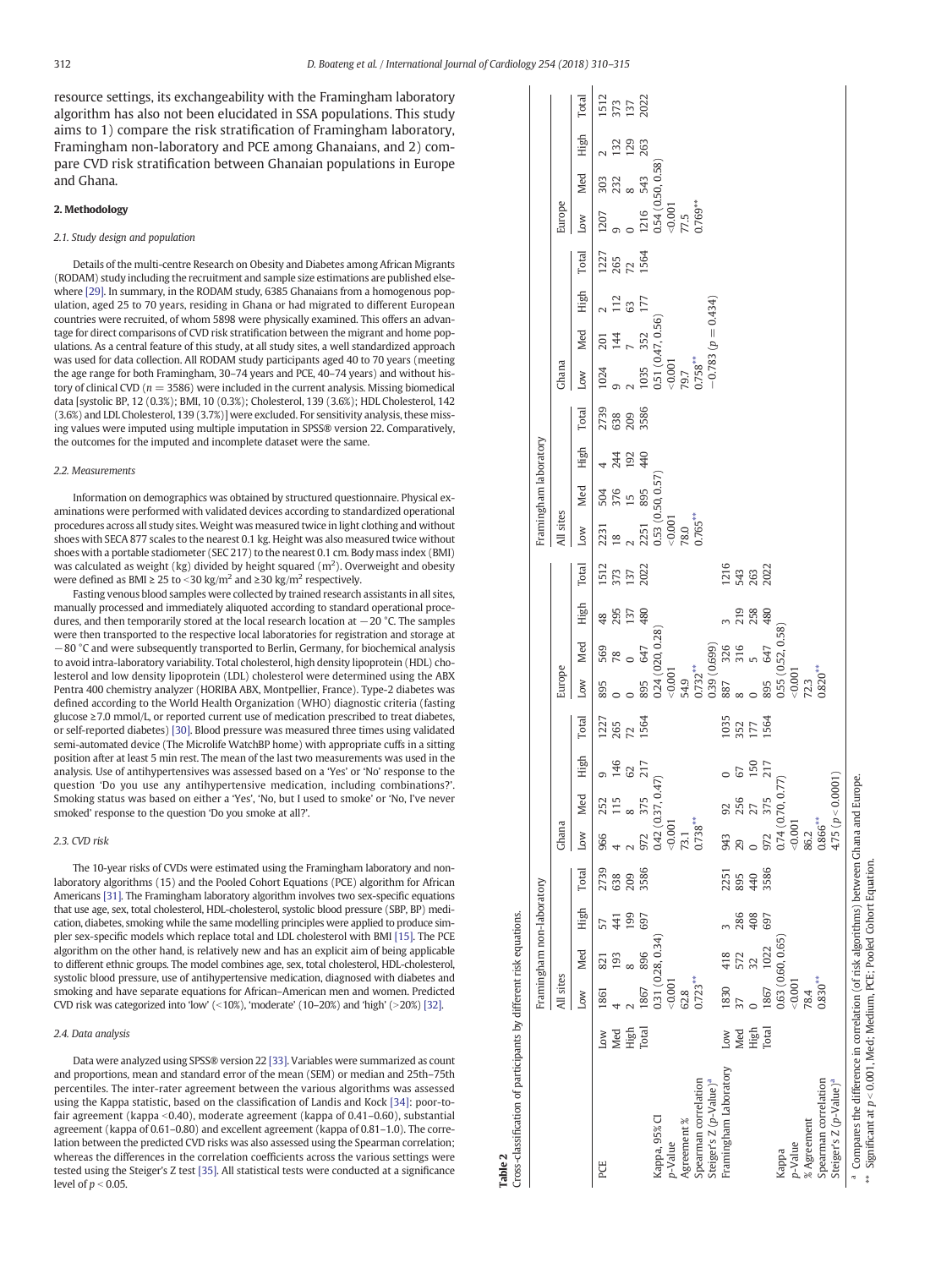# 3. Results

### 3.1. Background characteristics and CVD risk profile

[Table 1](#page-1-0) shows the background characteristics and risk factor profile of the study population. The mean age was 52 years and majority of the study subjects at both Ghana and European sites were women; 33.4% and 43.6% were men in Ghana and Europe respectively. The differences in distribution of CVD risk at both European and Ghana sites were statistically significant ( $p < 0.001$ ). The mean (SE) SBP was higher among the European migrant population, 137.6 (0.4) mm Hg than those residing in Ghana, 129.8 (0.5) mm Hg ( $p < 0.001$ ). About 35.6% of the Ghanaian population in Europe reported to have antihypertensive medication as compared to only 13.3% of their counterparts in Ghana ( $p < 0.001$ ). The percentages of diabetics and current smokers were also higher among the migrant populations than non-migrants ( $p < 0.001$ ).

#### 3.2. Estimated CVD risk and agreement across algorithms

As shown in [Fig. 1](#page-1-0), 19.4%, 12.3% and 5.8% of the Ghanaian population studied were predicted as having high 10-year CVD risk by Framingham non-laboratory, Framingham laboratory and PCE, respectively. Among the migrant population, 23.7% were predicted as high 10-year CVD risk as compared to 13.0% by Framingham laboratory and 6.8% by PCE. A similar trend was observed among the home populations, [Fig. 1](#page-1-0).

The median (25th–75th percentiles) 10-year absolute CVD risk was 9.5% (5.4–15.7), 7.3% (3.9–13.2) and 5.0% (2.3–9.7) for Framingham non-laboratory, Framingham laboratory and PCE respectively. As shown in [Table 2](#page-2-0), the kappa statistic (95%CI) for PCE compared with Framingham non-laboratory was 0.31 (95%CI 0.28–0.34) for the entire study population whereas it was 0.63 (0.60–0.65) when Framingham laboratory and non-laboratory were compared. The concordance between PCE and Framingham non-laboratory was better in the home Ghanaian population (kappa; 0.42; 95%CI 0.37–0.47,  $r = 0.738$ ) than the migrant population (kappa; 0.24; 95%CI 0.20–0.28,  $r = 0.732$ ) whereas concordance between PCE and Framingham laboratory was the inverse (Ghana kappa; 0.51; 95%CI 0.47-0.56,  $r = 0.758$ ; Europe kappa; 0.54; 95%CI 0.50-0.58,  $r = 0.769$ ).

The differences in correlation between PCE and the Framingham algorithms were statistically significant in the European ( $Z = 2.99$ ;  $p =$ 0.003) but not the home Ghanaian populations (Ghana;  $Z = 1.39$ ;  $p =$ 0.163), Table 3. The correlation in predictions for Framingham laboratory versus PCE and Framingham laboratory versus non-laboratory were statistically different for both the migrant and home populations. The correlation between Framingham laboratory and Framingham nonlaboratory was significantly different between the migrant and home populations ( $Z = 4.75$ ;  $p < 0.0001$ ).

# 4. Discussion

This study assessed the agreement between the Framingham laboratory, Framingham non-laboratory and PCE algorithms in stratifying 10-year CVD risk of Ghanaian populations in Ghana and Europe. The main finding is that the degree of agreement between the risk estimates from different algorithms differs between home and migrant populations. This study shows discrepancies in the risk assessment and identification of high- risk individuals between three popular scoring systems. The level of agreement between the various CVD risk scores was moderate between Framingham laboratory and non-laboratory and low between PCE and the Framingham algorithms, with discrepancies in prediction being higher among the Ghanaian migrant population than among the Ghanaian home populations. Migrant populations acquire certain health characteristics including smoking and high lipid diets, which influence their risk of CVDs over time [\[36\]](#page-5-0). This also indicates that migrant populations could develop some important risk factors and biomarkers relevant for their CVD risk prediction, but are not captured by the current risk equations.

Another important finding of this study was that, although the Framingham non-laboratory was designed to replace the laboratory equation in resource limited settings, interchangeability is limited. Compared to the laboratory equation, the non-laboratory equation ranked almost 1.5 times more people at higher absolute 10-year CVD risk among the Ghanaian population in Ghana, with just the replacement of cholesterol with BMI in the algorithm. This corroborates findings by Gray et al. [\[37\]](#page-5-0) where the Framingham non-laboratory algorithm predicted more high absolute risk than the laboratory algorithm. This brings to question; the reliability of the BMI algorithm in predicting CVD risk even in resource limited settings, where these are proposed to be used. Currently, no CVD risk algorithm has been validated in any SSA population, nor for most low and middle-income countries. Incoherent estimations of an individual's risk have huge implications for clinical practice and the delivery of equitable care in risk based treatment.

Finding of this study corroborates previous evidence, that, predicted CVD risk depends on the algorithm used. The Framingham non-laboratory and laboratory algorithms classified 2.5, and 4 times, respectively, more often Ghanaian participants to be highrisk individuals compared to PCE algorithm classification. This was more evident in the Ghanaian home population, where 9.4% and 12.3% were ranked at high risk by Framingham non-laboratory or laboratory equations as compared to only 3.1% by the PCE. This implies that when the same threshold is applied to the same population, prescriptions of statin and antihypertensive medication, as well as behavioral and dietary advice, will be more often recommended when the Framingham algorithms are applied. Mancini and Ryomoto [\[38\]](#page-5-0), who compared risk algorithms to determine eligibility for statin therapy, also concluded from their findings that the choice of risk algorithm leads to systematic differences in risk categorization that can influence eligibility for lipid-lowering therapy. While this study did not observe actual events, previous validation studies that predicted absolute risk found the Framingham equation to typically overestimate CVD risk compared to other risk algorithms tested [17–[21,39\]](#page-4-0). The study by Fulcher et al. found PCE, Framingham and QRISK2 to overestimate risk, however, PCE was seen to outperform Framingham scores when applied to primary prevention control arm patients in the Cholesterol Treatment Trialists' database [\[40\].](#page-5-0) The consideration of ethnicity in the development of PCE algorithms was to enhance its usability and accuracy in predicting CVD risk among ethnic minority populations and previous validation in these populations has shown an improvement in CVD risk prediction compared to existing algorithms (26,27).

#### Table 3

Differences in correlations between risk algorithms, measure in Ghana or Europe.

|                                                                          |         | Framingham non-laboratory versus PCE |         |                 | Framingham laboratory versus Framingham non-laboratory |                                      |                |                      |  |
|--------------------------------------------------------------------------|---------|--------------------------------------|---------|-----------------|--------------------------------------------------------|--------------------------------------|----------------|----------------------|--|
|                                                                          | Ghana   |                                      | Europe  |                 | Ghana                                                  |                                      | Europe         |                      |  |
|                                                                          | z-Score | <i>p</i> -Value                      | z-Score | <i>p</i> -Value | z-Score                                                | <i>p</i> -Value                      | z-Score        | <i>p</i> -Value      |  |
| Framingham laboratory versus PCE<br>Framingham non-laboratory versus PCE | .394    | 0.163                                | 2.993   | 0.003           | 24.892<br>$\overline{\phantom{0}}$                     | < 0.0001<br>$\overline{\phantom{0}}$ | 9.265<br>7.172 | < 0.0001<br>< 0.0001 |  |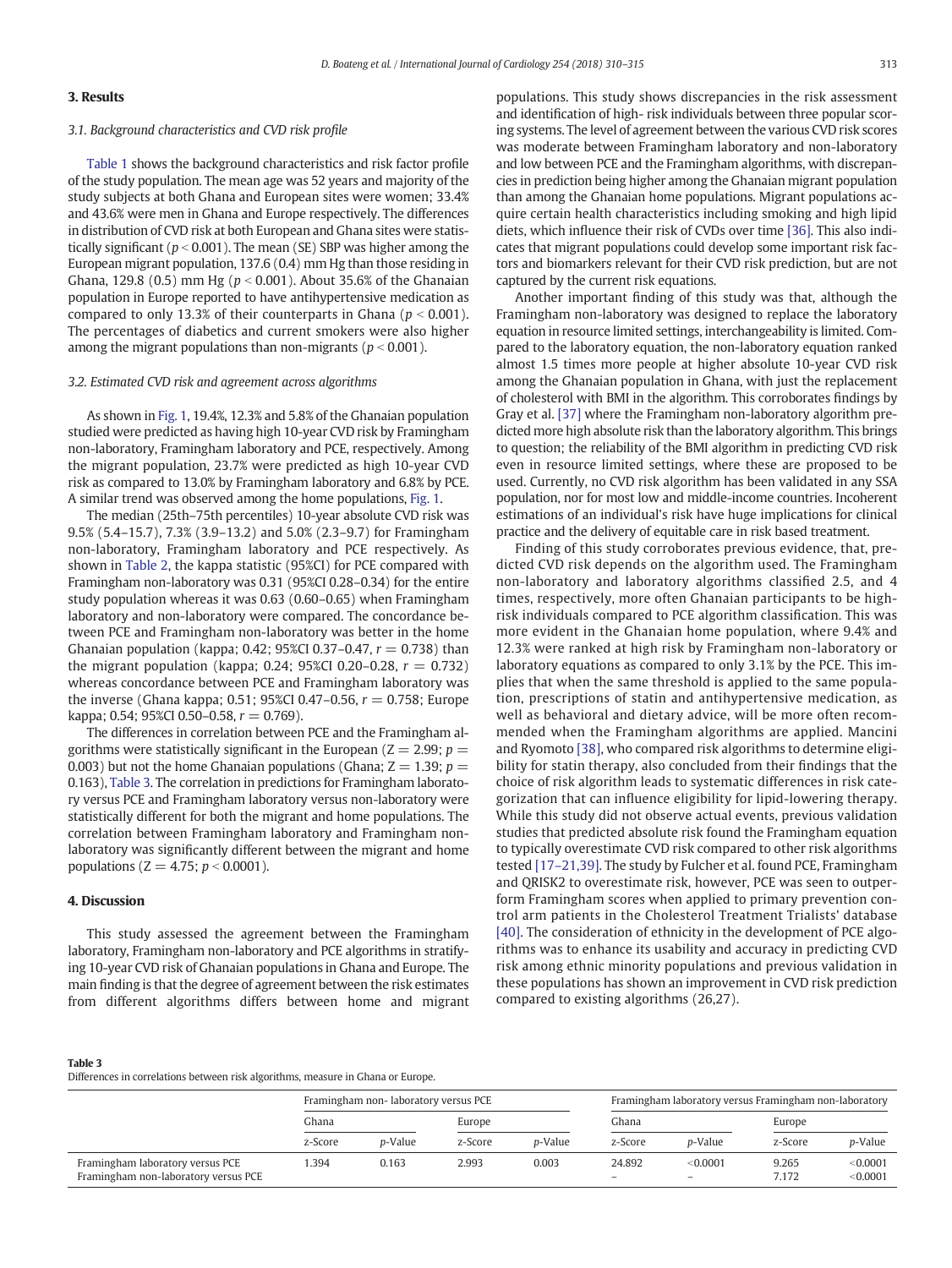<span id="page-4-0"></span>The lack of concordance in CVD predictions by different risk algorithms has been the subject of long debate. Previous comparative studies of different CVD risk algorithms in the general population also revealed the lack of concordance in the detection of high- risk cases and in the recommendations for treatment [\[41,42\].](#page-5-0) Studies that looked into risk prediction in specific populations also found differences in predictions and lack of concordance in predictions by different algorithms, including an underestimation by the PCE [\[43\],](#page-5-0) underestimation [\[44,45\]](#page-5-0) and overestimation by the Framingham [\[46\]](#page-5-0). Although only a prospective study will truly inform which of the three equations offers optimal sensitivity and specificity for the prediction in this population, defining the groups and which methods offers most discrepancies may help improve the clinical assessment of cardiovascular risk.

# 5. Conclusion

This study shows prediction of CVD risk to be reliant on the risk algorithm adopted. The Framingham laboratory and non-laboratory algorithms ranked more individuals to have high risk of 10-year CVD event than the PCE, with concordance and correlations differing between migrant and home populations of same ancestry. Although calculation of predicted risk of CVD may prove useful in the management of CVDs, it is important to validate the different laboratory and nonlaboratory based risk algorithms used to evaluate CVD risk in ethnic monitory groups and resource limited settings. This work demonstrates the urgent need for prospective studies among sub-Saharan African populations to enable the development or validation of population specific CVD risk algorithms for use among these populations.

### Acknowledgement

The authors are very grateful to the research assistants, interviewers and other staff of the five research locations who have taken part in gathering the data and, most of all, the Ghanaian volunteers participating in the RODAM study. We gratefully acknowledge the advisory board members for their valuable support in shaping the RODAM study methods, Jan van Straalen from the Academic Medical Centre with standardization of the lab procedures and the Academic Medical Centre Biobank for their support in biobank management and high-quality storage of collected samples. We also grateful to Karien Stronks form the Academic Medical Centre, University of Amsterdam for her contribution to interpretation of study findings.

# Sources of funding

The RODAM study was supported by the European Commission under the Framework Programme (Grant Number: 278901). DB is supported by the Global Health Scholarship Programme, University Medical Center Utrecht, The Netherlands. CG is supported by NutriAct – Competence Cluster Nutrition Research Berlin-Potsdam funded by the German Federal Ministry of Education and Research (FKZ: 01EA1408A-G).

#### **Disclosures**

None.

# Author contributions

DB, KK-G, CA contributed to the conception or design of the work. DB, CA, KK-G, EB, KM, APK, DEG contributed to the analysis, or interpretation of data for the work. DB and KK-G drafted the manuscript. CA, EB, KM, Ad-A, PA-B, EO-D, SB, ID, MBS, JS, FM, JA, LS and KK-G contributed to the acquisition of data. All authors critically revised and commented on the manuscript and gave final approval and agree to be accountable for all aspects of work ensuring integrity and accuracy.

#### References

- [1] WHO, Global status report on noncommunicable diseases 2014 [Internet], World Health, Geneva, 2014 [cited 2017 Jul 4]. Available from: [http://apps.who.int/iris/](http://apps.who.int/iris/bitstream/10665/148114/1/9789241564854_eng.pdf) [bitstream/10665/148114/1/97892\\_eng.pdf.](http://apps.who.int/iris/bitstream/10665/148114/1/9789241564854_eng.pdf)
- [2] [G.A. Roth, C. Johnson, A. Abajobir, F. Abd-Allah, S.F. Abera, G. Abyu, et al., Global, re](http://refhub.elsevier.com/S0167-5273(17)35857-6/rf0010)[gional, and national burden of cardiovascular diseases for 10 causes, 1990 to 2015,](http://refhub.elsevier.com/S0167-5273(17)35857-6/rf0010) [J. Am. Coll. Cardiol. 70 \(1\) \(2017\) 1](http://refhub.elsevier.com/S0167-5273(17)35857-6/rf0010)–25.
- [3] [M. Naghavi, H. Wang, R. Lozano, A. Davis, X. Liang, M. Zhou, et al., Global, regional,](http://refhub.elsevier.com/S0167-5273(17)35857-6/rf0015) and national age-sex specifi[c all-cause and cause-speci](http://refhub.elsevier.com/S0167-5273(17)35857-6/rf0015)fic mortality for 240 causes of death, 1990–[2013: a systematic analysis for the global burden of disease study](http://refhub.elsevier.com/S0167-5273(17)35857-6/rf0015) [2013, Lancet 385 \(9963\) \(2015 Jan 10\) 117](http://refhub.elsevier.com/S0167-5273(17)35857-6/rf0015)–171.
- [4] Ala Alwan, World Health Organization. Global Status Report on Non-Communicable Diseases 2010. Geneva Switz World Heal Organ [Internet]. 2011; Available from: [http://www.who.int/nmh/publications/ncd\\_report\\_full\\_en.pdf?ua=1](http://www.who.int/nmh/publications/ncd_report_full_en.pdf?ua=1)
- [5] [V. Fuster, Global burden of cardiovascular disease: time to implement feasible](http://refhub.elsevier.com/S0167-5273(17)35857-6/rf0020) [strategies and to monitor results, J. Am. Coll. Cardiol. 64 \(5\) \(2014\) 520](http://refhub.elsevier.com/S0167-5273(17)35857-6/rf0020)–522.
- [6] [P. Mody, A. Gupta, B. Bikdeli, J.F. Lampropulos, K. Dharmarajan, Most important](http://refhub.elsevier.com/S0167-5273(17)35857-6/rf0025) [articles on cardiovascular disease among racial and ethnic minorities, Circ](http://refhub.elsevier.com/S0167-5273(17)35857-6/rf0025) [Cardiovasc Qual Outcomes. 5 \(4\) \(2012\) e33](http://refhub.elsevier.com/S0167-5273(17)35857-6/rf0025)–41.
- [7] [J. Chen, S.-L.T. Normand, Y. Wang, H.M. Krumholz, National and regional trends in](http://refhub.elsevier.com/S0167-5273(17)35857-6/rf0030) [heart failure hospitalization and mortality rates for Medicare bene](http://refhub.elsevier.com/S0167-5273(17)35857-6/rf0030)ficiaries, 1998– [2008, JAMA 306 \(15\) \(2011\) 1669](http://refhub.elsevier.com/S0167-5273(17)35857-6/rf0030)–1678.
- [8] [V.L. Roger, A.S. Go, D.M. Lloyd-Jones, E.J. Benjamin, J.D. Berry, W.B. Borden, et al., Ex](http://refhub.elsevier.com/S0167-5273(17)35857-6/rf0035)[ecutive summary: heart disease and stroke statistics-2012 update: a report from the](http://refhub.elsevier.com/S0167-5273(17)35857-6/rf0035) [American heart association, Circulation 125 \(1\) \(2012\) 188](http://refhub.elsevier.com/S0167-5273(17)35857-6/rf0035)–197.
- [9] [C. Agyemang, S. Kieft, M.B. Snijder, E.J. Beune, B.-J. van den Born, L.M. Brewster, et al.,](http://refhub.elsevier.com/S0167-5273(17)35857-6/rf0040) [Hypertension control in a large multi-ethnic cohort in Amsterdam, the Netherlands:](http://refhub.elsevier.com/S0167-5273(17)35857-6/rf0040) [the HELIUS study, Int. J. Cardiol. 183 \(2015\) 180](http://refhub.elsevier.com/S0167-5273(17)35857-6/rf0040)–189.
- [10] [D.J. Patel, M. Winterbotham, R.P. Britt, G.C. Sutton, D. Bhatnagar, M.I. Mackness,](http://refhub.elsevier.com/S0167-5273(17)35857-6/rf0045) [et al., Coronary risk factors in people from the Indian subcontinent living in West](http://refhub.elsevier.com/S0167-5273(17)35857-6/rf0045) [London and their siblings in India, Lancet 345 \(8947\) \(1995\) 405](http://refhub.elsevier.com/S0167-5273(17)35857-6/rf0045)–409.
- [11] World Health Organization, Prevention of Cardiovascular Disease: Pocket Guidelines for Assessment and Management of Cardiovascular Risk [Internet], World Health Organization, Geneva, 2007 Available from: [http://www.who.int/cardiovascular\\_](http://www.who.int/cardiovascular_diseases/guidelines/PocketGL.ENGLISH.AFR-D-E.rev1.pdf) [diseases/guidelines/PocketGL.ENGLISH.AFR-D-E.rev1.pdf](http://www.who.int/cardiovascular_diseases/guidelines/PocketGL.ENGLISH.AFR-D-E.rev1.pdf).
- [12] [T.A. Gaziano, K. Steyn, D.J. Cohen, M.C. Weinstein, L.H. Opie, Cost-effectiveness anal](http://refhub.elsevier.com/S0167-5273(17)35857-6/rf0055)[ysis of hypertension guidelines in South Africa: absolute risk versus blood pressure](http://refhub.elsevier.com/S0167-5273(17)35857-6/rf0055) [level, Circulation 112 \(23\) \(2005\) 3569](http://refhub.elsevier.com/S0167-5273(17)35857-6/rf0055)–3576.
- [13] [R. Jackson, C.M.M. Lawes, D.A. Bennett, R.J. Milne, A. Rodgers, Treatment with drugs](http://refhub.elsevier.com/S0167-5273(17)35857-6/rf0060) [to lower blood pressure and blood cholesterol based on an individual's absolute car](http://refhub.elsevier.com/S0167-5273(17)35857-6/rf0060)[diovascular risk, Lancet 365 \(9457\) \(2005\) 434](http://refhub.elsevier.com/S0167-5273(17)35857-6/rf0060)–441.
- [14] J. Truett, J. Cornfi[eld, W. Kannel, A multivariate analysis of the risk of coronary](http://refhub.elsevier.com/S0167-5273(17)35857-6/rf0065) [heart disease in Framingham, J. Chronic Dis. 20 \(7\) \(1967 Jul 1\) 511](http://refhub.elsevier.com/S0167-5273(17)35857-6/rf0065)–524.
- [15] [R.B. D'Agostino, R.S. Vasan, M.J. Pencina, P.A. Wolf, M. Cobain, J.M. Massaro, et al.,](http://refhub.elsevier.com/S0167-5273(17)35857-6/rf0070) General cardiovascular risk profi[le for use in primary care: the Framingham heart](http://refhub.elsevier.com/S0167-5273(17)35857-6/rf0070) [study, Circulation 117 \(6\) \(2008\) 743](http://refhub.elsevier.com/S0167-5273(17)35857-6/rf0070)–753.
- [16] [T.A. Gaziano, A. Pandya, K. Steyn, N. Levitt, W. Mollentze, G. Joubert, et al.,](http://refhub.elsevier.com/S0167-5273(17)35857-6/rf0075) [Comparative assessment of absolute cardiovascular disease risk characterization](http://refhub.elsevier.com/S0167-5273(17)35857-6/rf0075) [from non-laboratory-based risk assessment in South African populations, BMC](http://refhub.elsevier.com/S0167-5273(17)35857-6/rf0075) [Med. 11 \(1\) \(2013\) 170](http://refhub.elsevier.com/S0167-5273(17)35857-6/rf0075).
- [17] [A.-P. Kengne, A. Patel, S. Colagiuri, S. Heller, P. Hamet, M. Marre, et al., The Framing](http://refhub.elsevier.com/S0167-5273(17)35857-6/rf0080)[ham and UK prospective diabetes study \(UKPDS\) risk equations do not reliably es](http://refhub.elsevier.com/S0167-5273(17)35857-6/rf0080)[timate the probability of cardiovascular events in a large ethnically diverse sample](http://refhub.elsevier.com/S0167-5273(17)35857-6/rf0080) [of patients with diabetes: the action in diabetes and vascular disease: Preterax,](http://refhub.elsevier.com/S0167-5273(17)35857-6/rf0080) [Diabetologia 53 \(5\) \(2010\) 821](http://refhub.elsevier.com/S0167-5273(17)35857-6/rf0080)–831.
- [18] [F.P. Cappuccio, P. Oakeshott, P. Strazzullo, S.M. Kerry, Application of Framingham](http://refhub.elsevier.com/S0167-5273(17)35857-6/rf0085) [risk estimates to ethnic minorities in United Kingdom and implications for primary](http://refhub.elsevier.com/S0167-5273(17)35857-6/rf0085) [prevention of heart disease in general practice: cross sectional population based](http://refhub.elsevier.com/S0167-5273(17)35857-6/rf0085) study, Br. Med. J. 325 (1468–[5833 \(Electronic\)\) \(2002\) 1271.](http://refhub.elsevier.com/S0167-5273(17)35857-6/rf0085)
- [19] [P. Brindle, A. Beswick, T. Fahey, S. Ebrahim, Accuracy and impact of risk assessment](http://refhub.elsevier.com/S0167-5273(17)35857-6/rf0090) [in the primary prevention of cardiovascular disease: a systematic review, Heart 92](http://refhub.elsevier.com/S0167-5273(17)35857-6/rf0090) [\(12\) \(2006\) 1752](http://refhub.elsevier.com/S0167-5273(17)35857-6/rf0090)–1759.
- [20] [Tunstall-Pedoe H. Cardiovascular, Risk and risk scores: ASSIGN, Framingham, QRISK](http://refhub.elsevier.com/S0167-5273(17)35857-6/rf0095) [and others: how to choose, Heart 97 \(6\) \(2011 Mar\) 442](http://refhub.elsevier.com/S0167-5273(17)35857-6/rf0095)–444.
- [21] [G.C.M. Siontis, I. Tzoulaki, K.C. Siontis, J.P. Ioannidis, Comparisons of established risk](http://refhub.elsevier.com/S0167-5273(17)35857-6/rf0100) [prediction models for cardiovascular disease: systematic review, BMJ 344 \(May\)](http://refhub.elsevier.com/S0167-5273(17)35857-6/rf0100) [\(2012\) e3318](http://refhub.elsevier.com/S0167-5273(17)35857-6/rf0100).
- [22] [J. Hippisley-Cox, C. Coupland, J. Robson, P. Brindle, Advantages of QRISK2 \(2010\):](http://refhub.elsevier.com/S0167-5273(17)35857-6/rf0105) [the key issue is ethnicity and extent of reallocation, Heart 97 \(6\) \(2011 Mar\) 515](http://refhub.elsevier.com/S0167-5273(17)35857-6/rf0105).
- [23] [J. Hippisley-Cox, C. Coupland, Y. Vinogradova, J. Robson, R. Minhas, A. Sheikh, et al.,](http://refhub.elsevier.com/S0167-5273(17)35857-6/rf0110) [Predicting cardiovascular risk in England and Wales: prospective derivation and val](http://refhub.elsevier.com/S0167-5273(17)35857-6/rf0110)[idation of QRISK2, BMJ 336 \(7659\) \(2008\)](http://refhub.elsevier.com/S0167-5273(17)35857-6/rf0110).
- [24] [T. Tillin, A.D. Hughes, P. Whincup, J. Mayet, N. Sattar, P.M. McKeigue, et al., Ethnicity](http://refhub.elsevier.com/S0167-5273(17)35857-6/rf0115) [and prediction of cardiovascular disease: performance of QRISK2 and Framingham](http://refhub.elsevier.com/S0167-5273(17)35857-6/rf0115) [scores in a U.K. tri-ethnic prospective cohort study \(SABRE](http://refhub.elsevier.com/S0167-5273(17)35857-6/rf0115)—Southall And Brent [REvisited\), Heart 100 \(1\) \(2014 Jan\) 60](http://refhub.elsevier.com/S0167-5273(17)35857-6/rf0115)–67.
- [25] [D.C. Goff, D.M. Lloyd-Jones, G. Bennett, S. Coady, R.B. D'Agostino, R. Gibbons, et al.,](http://refhub.elsevier.com/S0167-5273(17)35857-6/rf0120) [2013 ACC/AHA guideline on the assessment of cardiovascular risk, J. Am. Coll.](http://refhub.elsevier.com/S0167-5273(17)35857-6/rf0120) [Cardiol. 63 \(25\) \(2014 Jul 1\) 2935](http://refhub.elsevier.com/S0167-5273(17)35857-6/rf0120)–2959.
- [26] [P. Muntner, L.D. Colantonio, M. Cushman, D.C. Goff, G. Howard, V.J. Howard, et al.,](http://refhub.elsevier.com/S0167-5273(17)35857-6/rf0125) [Validation of the atherosclerotic cardiovascular disease pooled cohort risk](http://refhub.elsevier.com/S0167-5273(17)35857-6/rf0125) [equations, JAMA 311 \(14\) \(2014\) 1406](http://refhub.elsevier.com/S0167-5273(17)35857-6/rf0125)–1415.
- [27] [Y.C. Chia, S.Y.W. Gray, S.M. Ching, H.M. Lim, K. Chinna, Validation of the Framingham](http://refhub.elsevier.com/S0167-5273(17)35857-6/rf0130) [general cardiovascular risk score in a multiethnic Asian population: a retrospective](http://refhub.elsevier.com/S0167-5273(17)35857-6/rf0130) [cohort study, BMJ Open 5 \(5\) \(2015\) e007324](http://refhub.elsevier.com/S0167-5273(17)35857-6/rf0130).